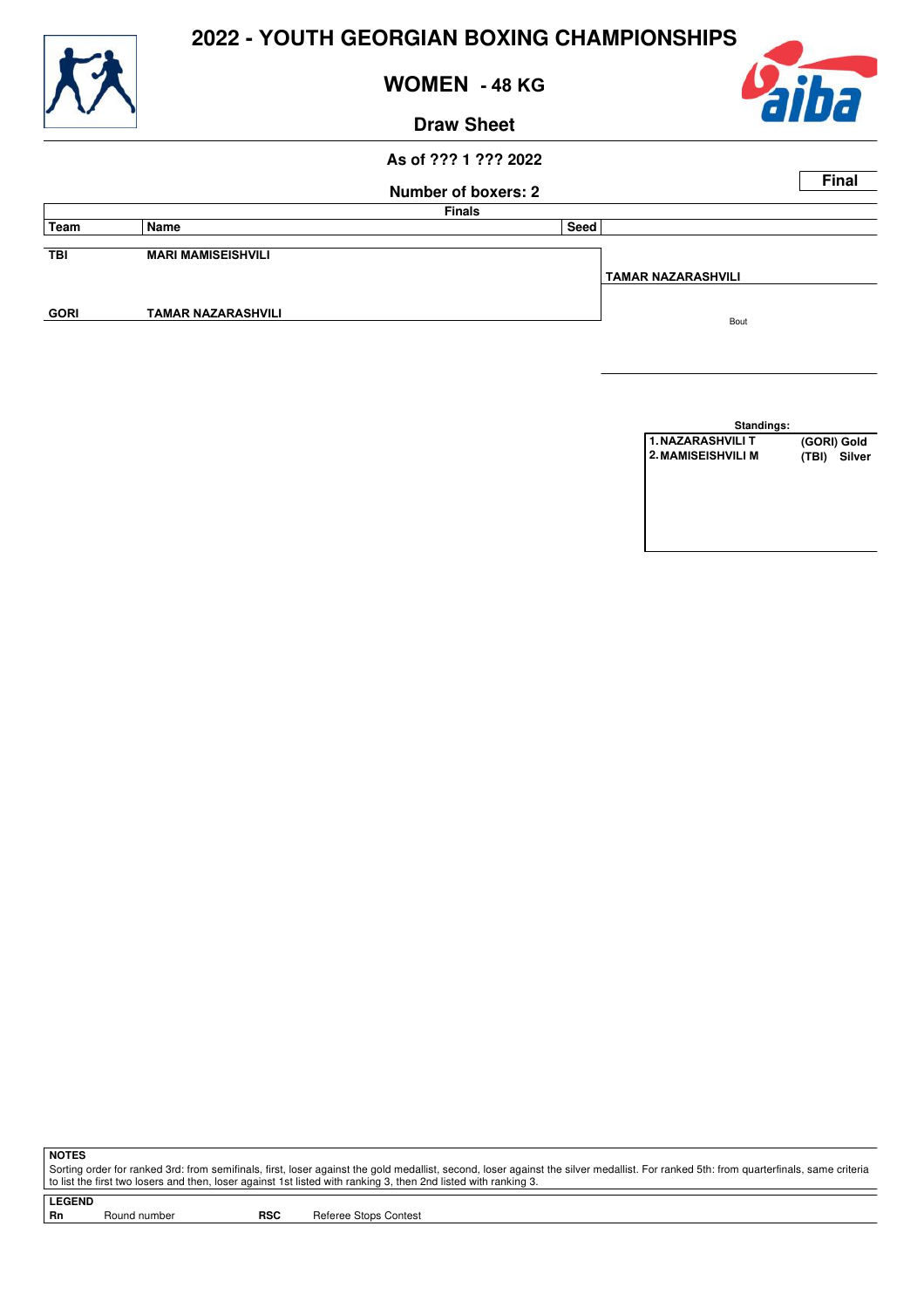

**WOMEN - 54 kg**



### **Draw Sheet**

## **As of ??? 1 ??? 2022 Number of boxers: 3 Final Semifinals Final Team Name Seed TBI LUIZA SHENGELIA** Bye Bye TBI NINO GETSADZE **TBI ELENE LOLADZE SHENGELIA L LOLADZE E LOLADZE E Standings: 1.LOLADZE E** (TBI) Gold<br> **2.** SHENGELIA L (BAT) Silver **2.SHENGELIA L (BAT) Silver 3.GETSADZE N (TBI)Bronze**

**NOTES**

Sorting order for ranked 3rd: from semifinals, first, loser against the gold medallist, second, loser against the silver medallist. For ranked 5th: from quarterfinals, same criteria to list the first two losers and then, loser against 1st listed with ranking 3, then 2nd listed with ranking 3.

**LEGEND**

Walkover **WP** Win on points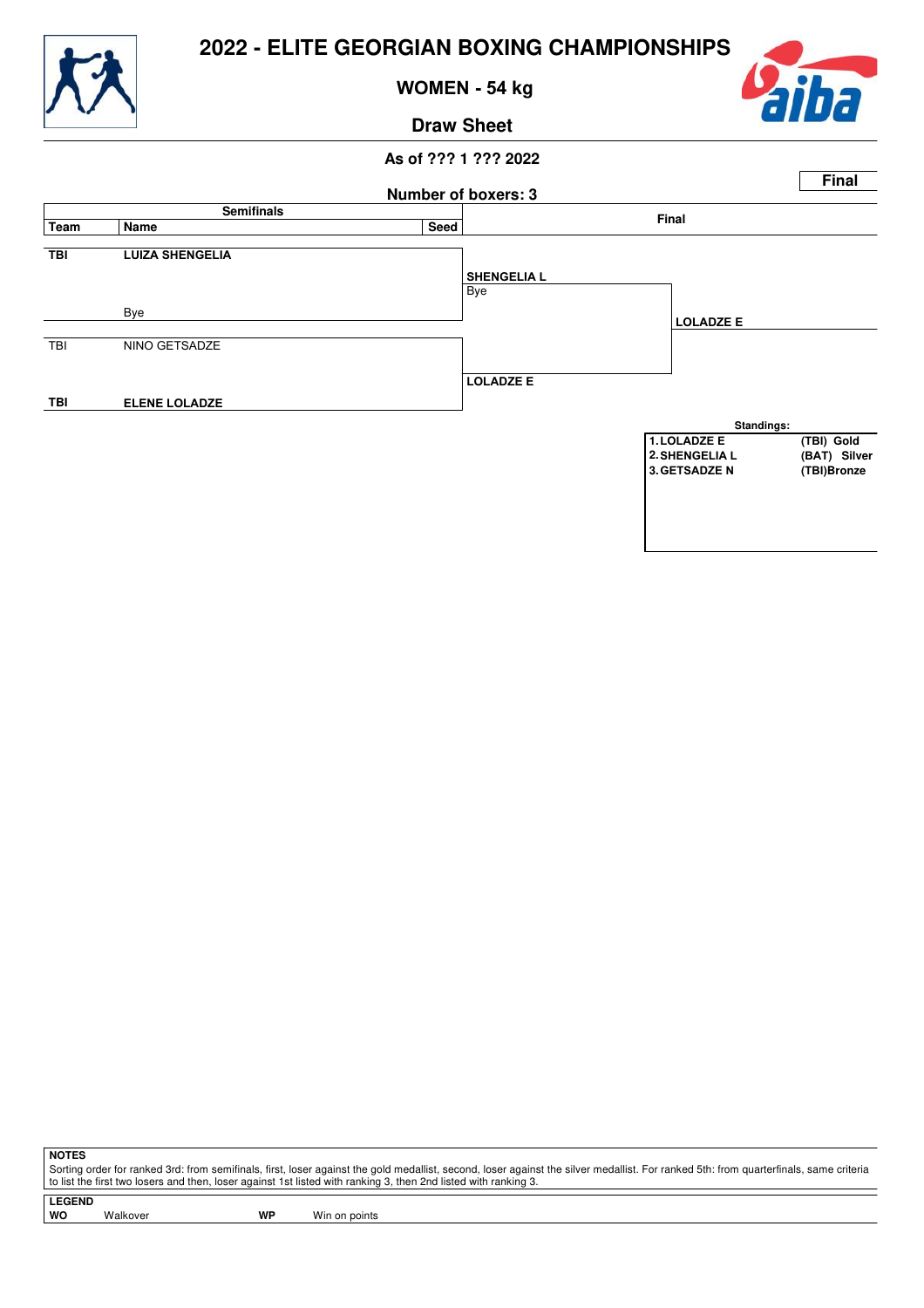

**WOMEN - 60 KG**

#### **Draw Sheet**



#### **As of ??? 1 ??? 2022**

## **Number of boxers: 2 Final Finals Team Name Seed BAT LIZI TUGUSHI AKHAL VANUHI MANASIAN VANUHI MANASIAN**  Bout

**Standings: 1.MANASIAN V (GORI) Gold 2.TUGUSHI L (TBI) Silver**

**NOTES**

Sorting order for ranked 3rd: from semifinals, first, loser against the gold medallist, second, loser against the silver medallist. For ranked 5th: from quarterfinals, same criteria to list the first two losers and then, loser against 1st listed with ranking 3, then 2nd listed with ranking 3.

**LEGEND**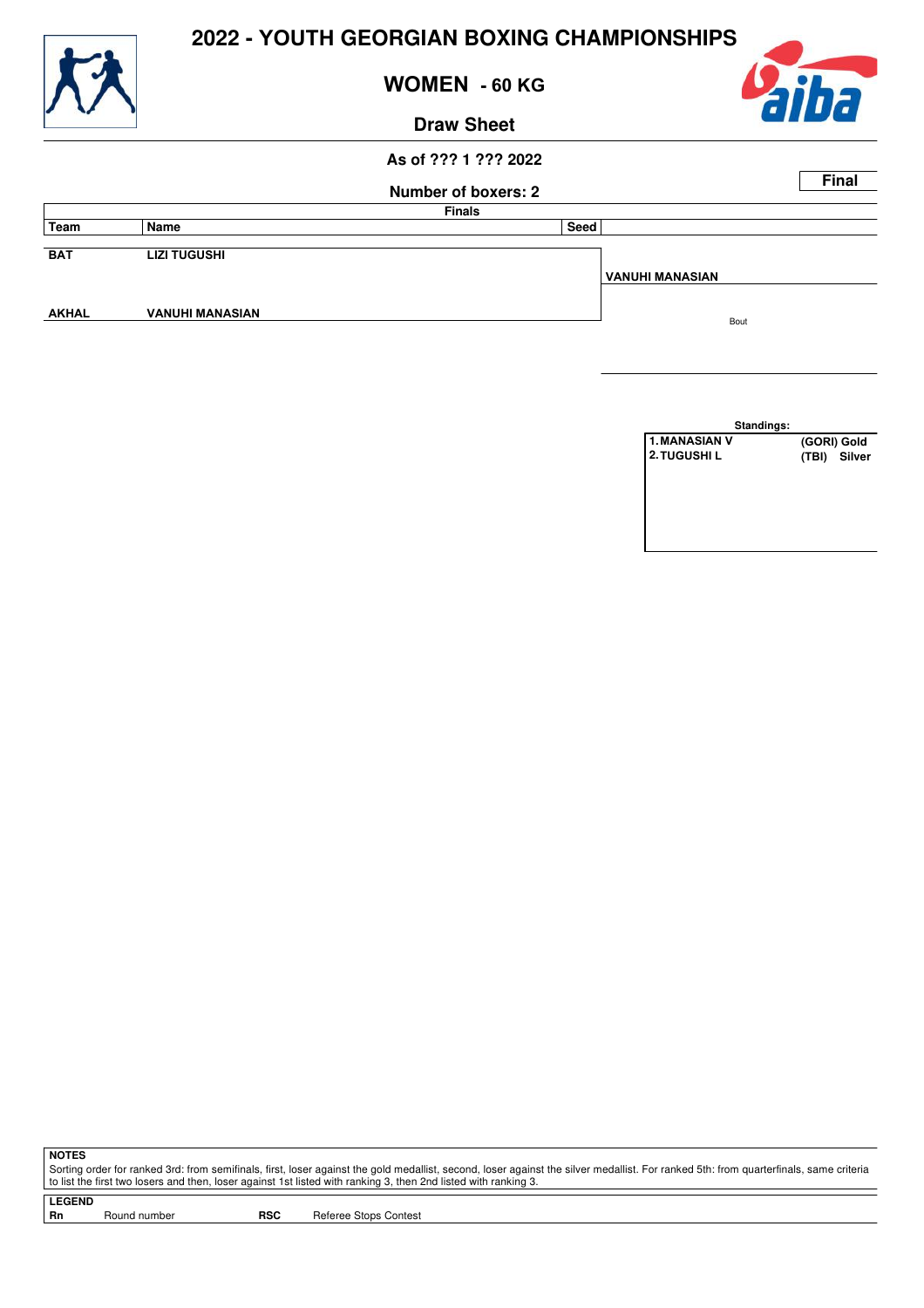

**WOMEN - 63 KG**

#### **Draw Sheet**



#### **As of ??? 1 ??? 2022**

## **Number of boxers: 2 Final Finals Team Name Seed TBI TEKLE IAMANIDZE TBI NINO REVIA IAMANIDZE T**  Bout

**Standings: 1.IAMANIDZE T** (TBI) Gold<br>
2. REVIA N (TBI) Silv **2.REVIA N (TBI) Silver**

**NOTES**

Sorting order for ranked 3rd: from semifinals, first, loser against the gold medallist, second, loser against the silver medallist. For ranked 5th: from quarterfinals, same criteria to list the first two losers and then, loser against 1st listed with ranking 3, then 2nd listed with ranking 3.

**LEGEND**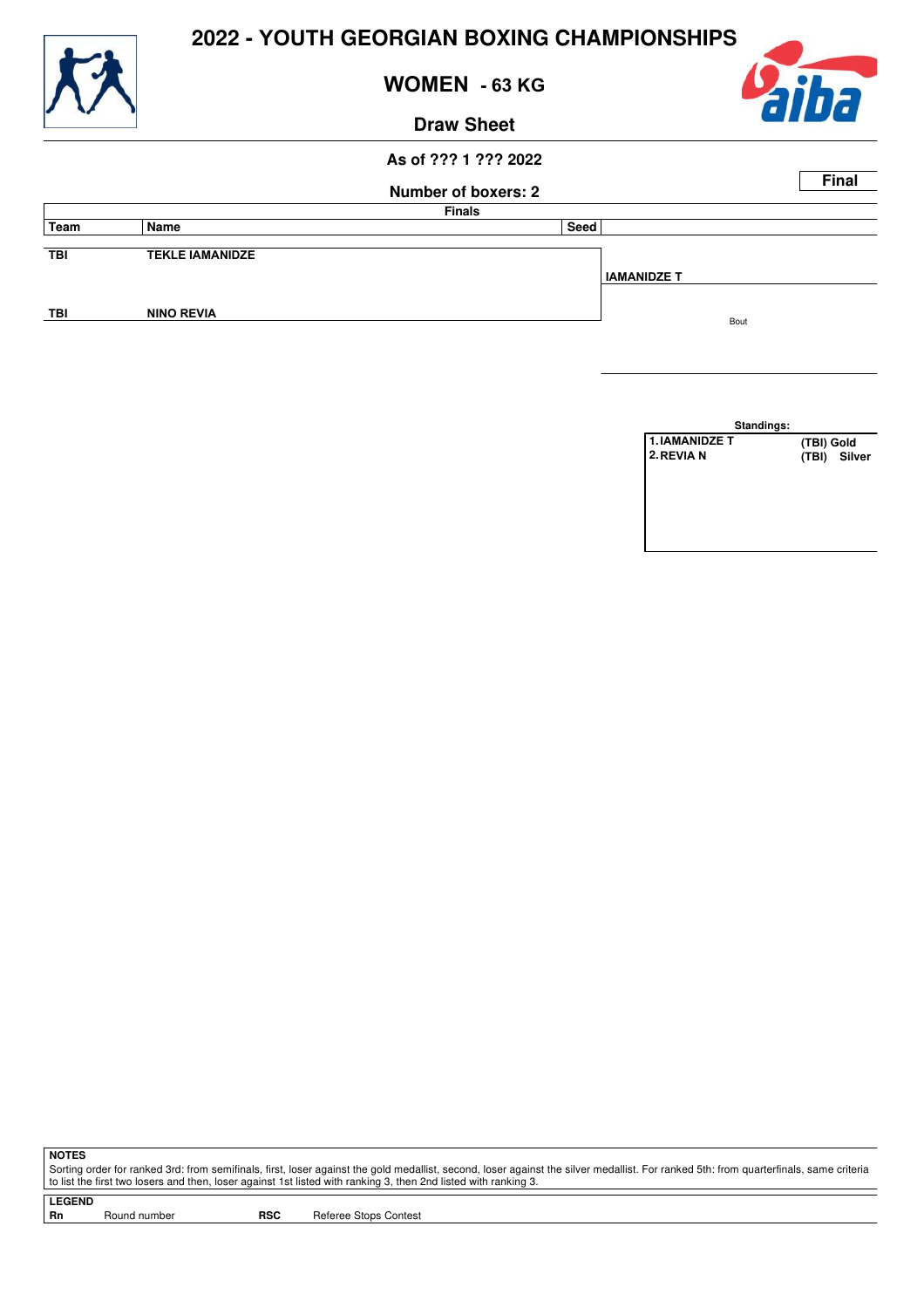

**WOMEN - 66 KG**

#### **Draw Sheet**

#### **As of ??? 1 ??? 2022**

## **Number of boxers: 2 Final Finals Team Name Seed QUT MARIAM NUTSUBIDZE BAT MARI LASTAKANIDZE MARI LASTAKANIDZE** Bout

**Standings: 1.LASTAKANIDZE M (TBI) Gold 2.NUTSUBIDZE M (TBI) Silver**

**NOTES**

Sorting order for ranked 3rd: from semifinals, first, loser against the gold medallist, second, loser against the silver medallist. For ranked 5th: from quarterfinals, same criteria to list the first two losers and then, loser against 1st listed with ranking 3, then 2nd listed with ranking 3.

**LEGEND**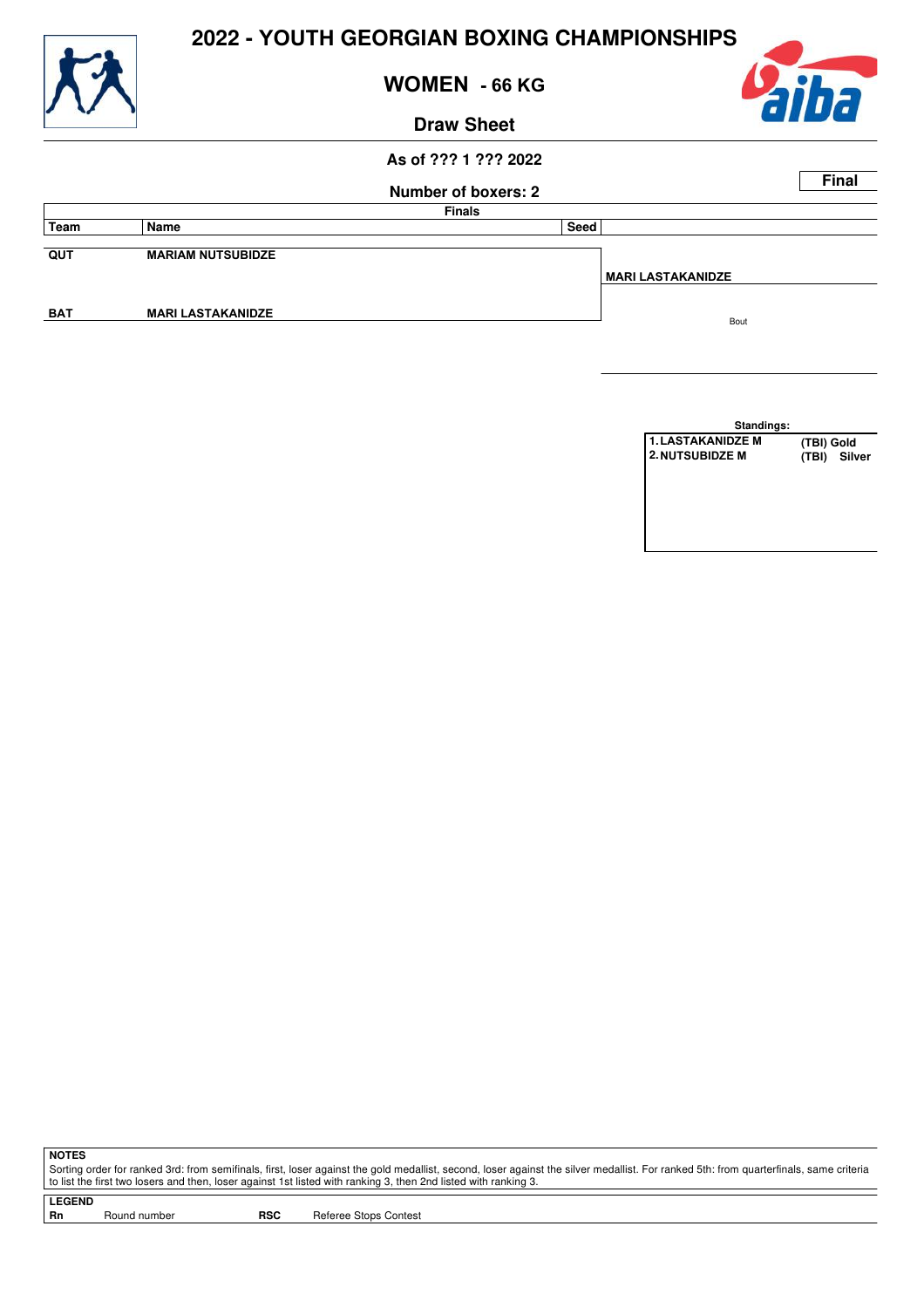

 **(51 kg)**



**Draw Sheet**

## **As of ??? 1 ??? 2022**



**NOTES**

Sorting order for ranked 3rd: from semifinals, first, loser against the gold medallist, second, loser against the silver medallist. For ranked 5th: from quarterfinals, same criteria to list the first two losers and then, loser against 1st listed with ranking 3, then 2nd listed with ranking 3.

**LEGEND**

**Win on points**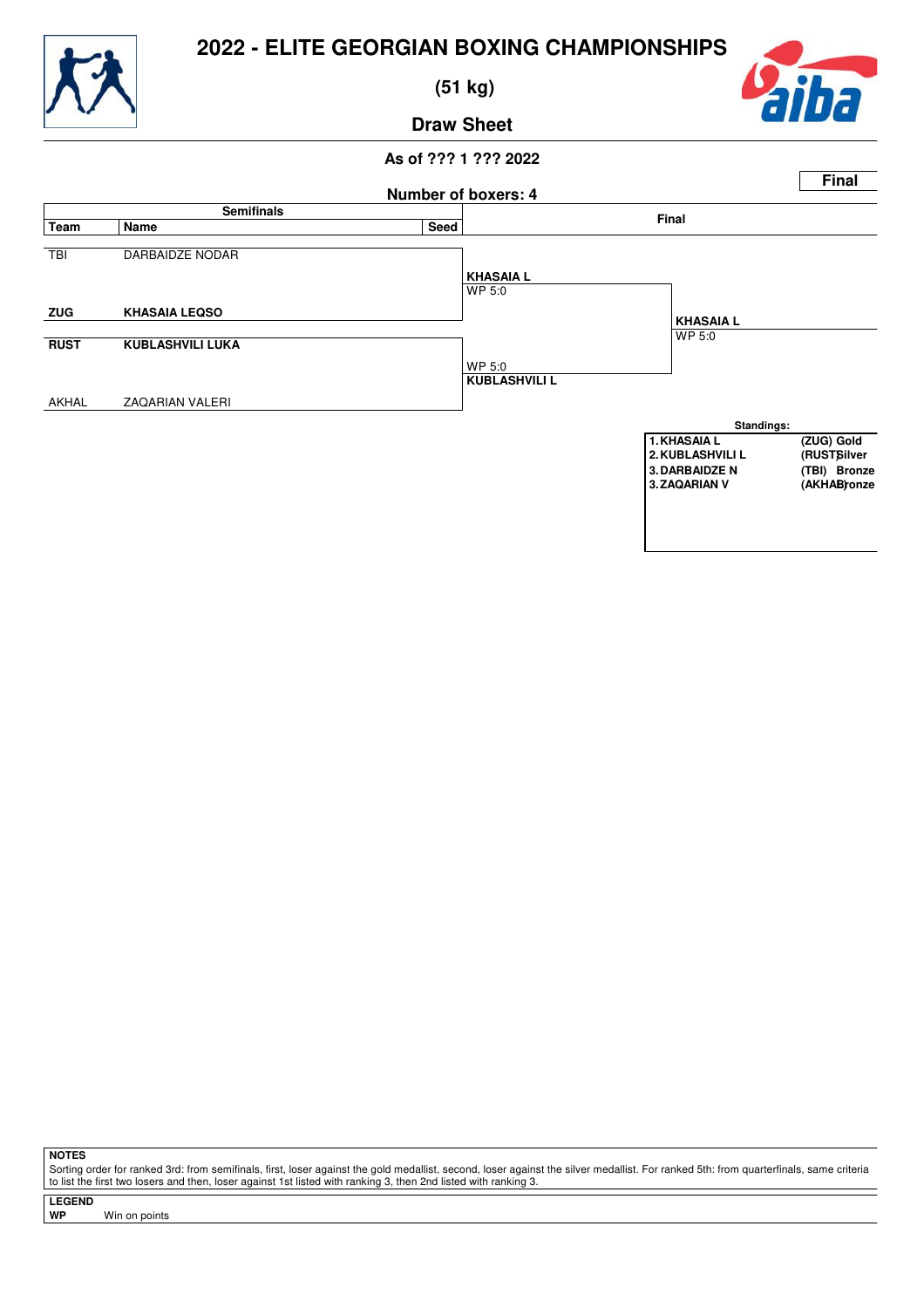



 **(54 kg)**



**Draw Sheet**



| <b>NOTES</b>                                                                                                                                                                          |            |                       |           |               |  |  |
|---------------------------------------------------------------------------------------------------------------------------------------------------------------------------------------|------------|-----------------------|-----------|---------------|--|--|
| Sorting order for ranked 3rd: from semifinals, first, loser against the gold medallist, second, loser against the silver medallist. For ranked 5th: from quarterfinals, same criteria |            |                       |           |               |  |  |
| to list the first two losers and then, loser against 1st listed with ranking 3, then 2nd listed with ranking 3.                                                                       |            |                       |           |               |  |  |
| <b>LEGEND</b>                                                                                                                                                                         |            |                       |           |               |  |  |
|                                                                                                                                                                                       |            |                       |           |               |  |  |
| Round number<br>Rn                                                                                                                                                                    | <b>RSC</b> | Referee Stops Contest | <b>WP</b> | Win on points |  |  |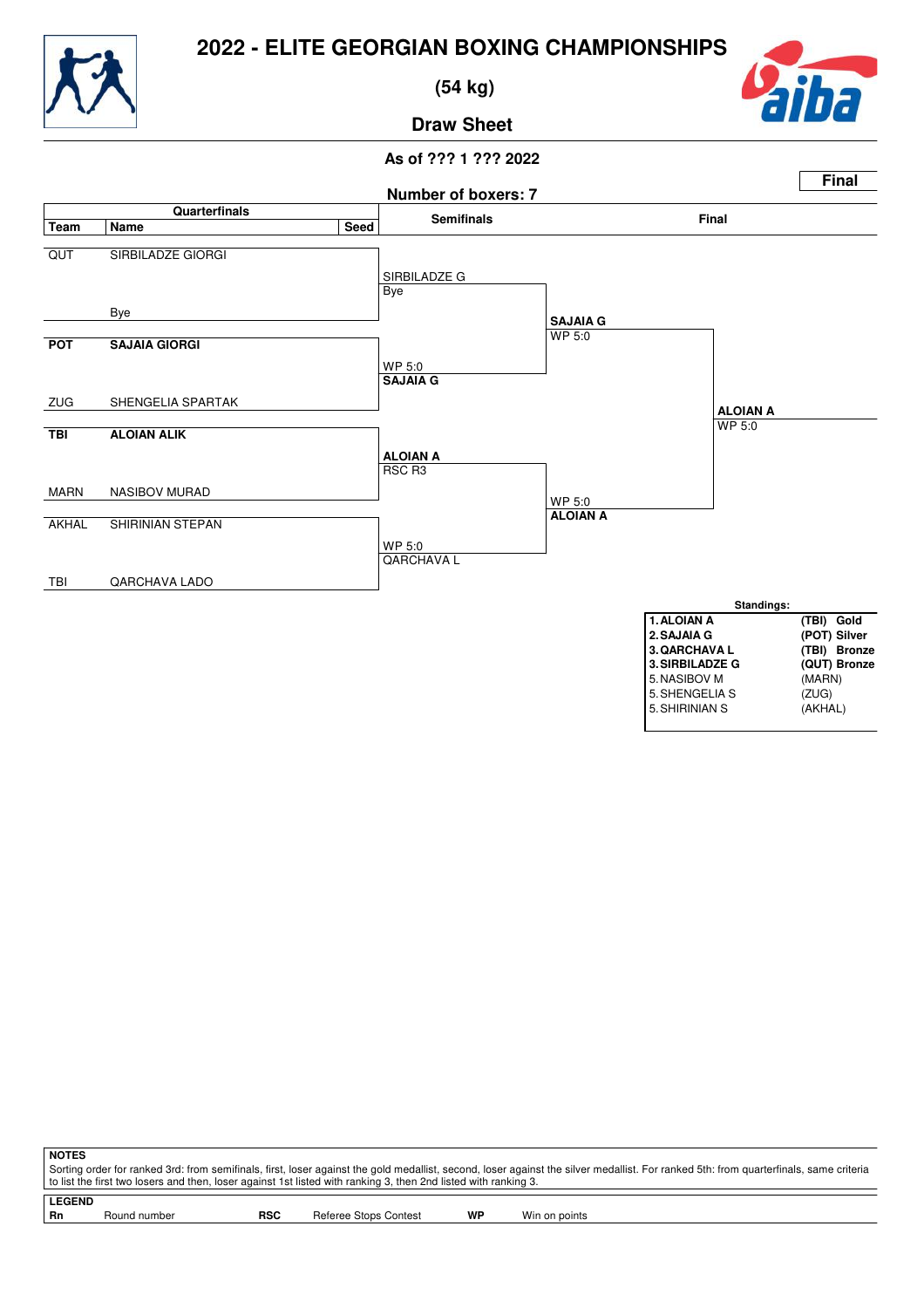

 **(57 kg)**



## **Draw Sheet**

#### **As of ??? 1 ??? 2022 Number of boxers: 3 Final Semifinals Final Team Name Seed RUST KAPANADZE GIORGI** Bye Bye **AKHAL KHRIKIAN ARAM** RSC R2 TBI IANVARASHVILI ZURABI **KAPANADZE G** WP 0:5 **KHRIKIAN A KAPANADZE G Standings:** 1. KAPANADZE G (RUSTGold<br>2. KHRIKIAN A (AKHA**S**)Iver **2.KHRIKIAN A (AKHAL)Silver 3.IANVARASHVILI Z**

**NOTES** Sorting order for ranked 3rd: from semifinals, first, loser against the gold medallist, second, loser against the silver medallist. For ranked 5th: from quarterfinals, same criteria to list the first two losers and then, loser against 1st listed with ranking 3, then 2nd listed with ranking 3.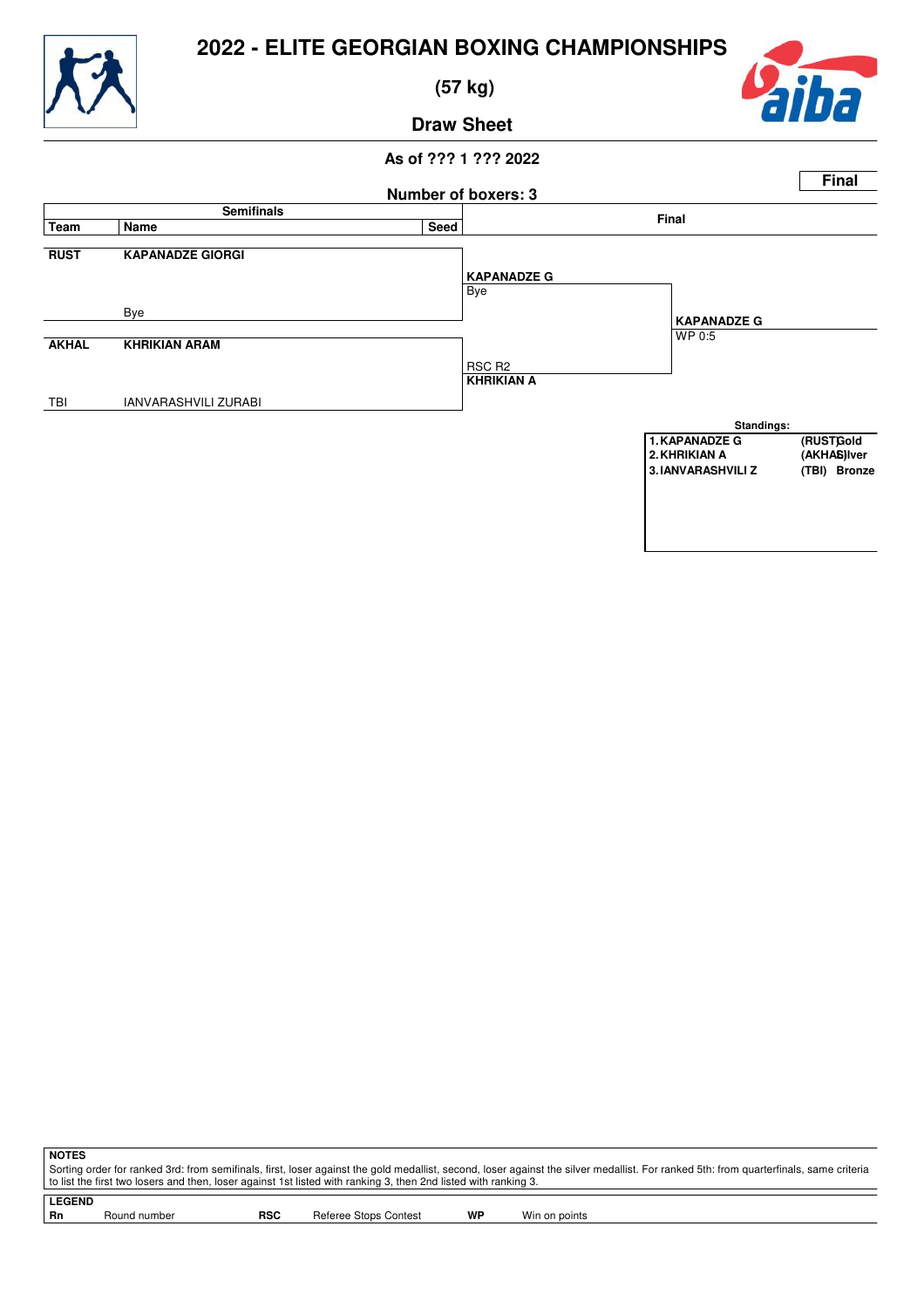



 **(60 kg)**



**Draw Sheet**

#### **As of ??? 1 ??? 2022**



**NOTES**

Sorting order for ranked 3rd: from semifinals, first, loser against the gold medallist, second, loser against the silver medallist. For ranked 5th: from quarterfinals, same criteria to list the first two losers and then, loser against 1st listed with ranking 3, then 2nd listed with ranking 3.

**LEGEND**

Walkover **WP** Win on points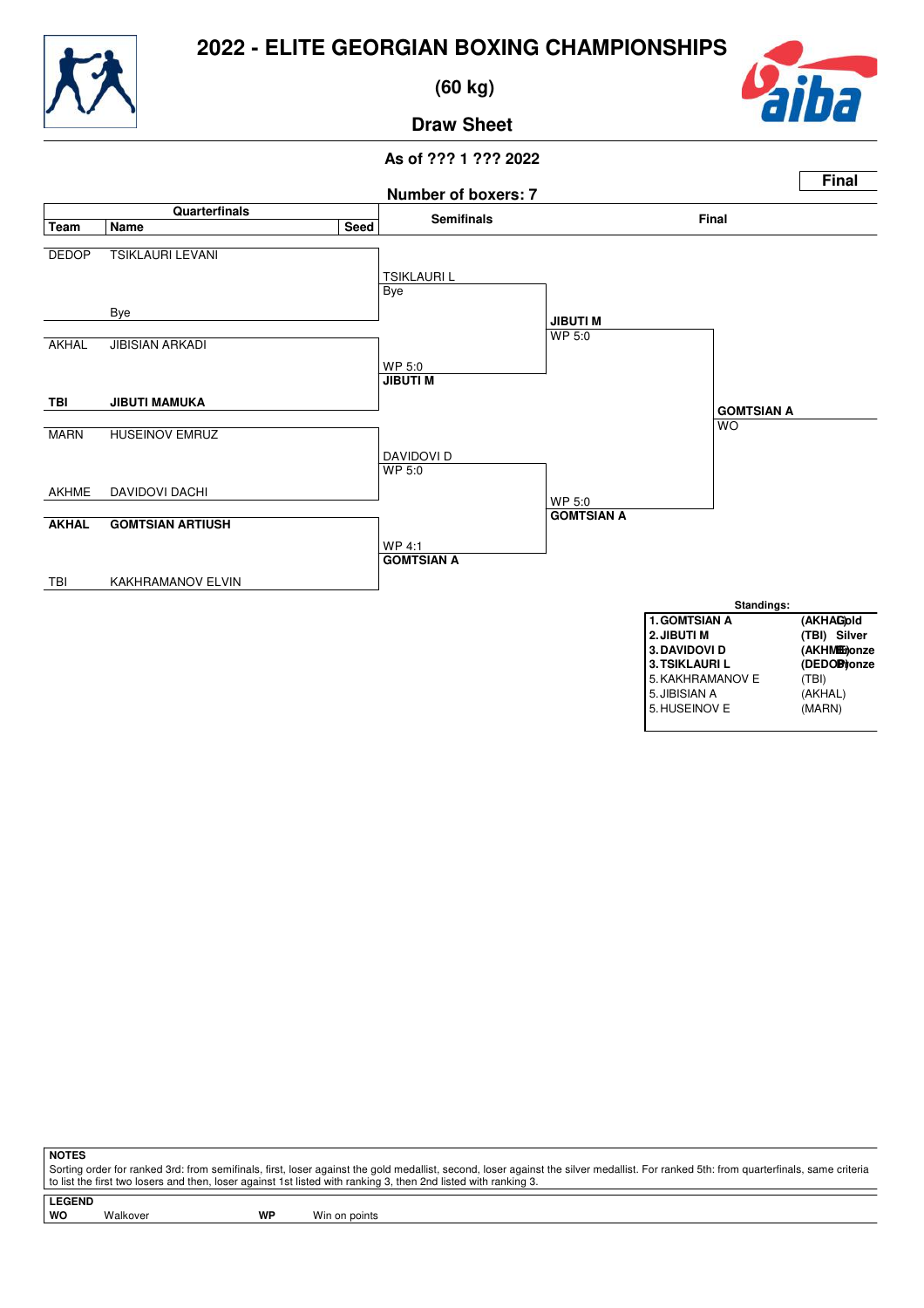



 **(63,5 kg)**



**Draw Sheet**

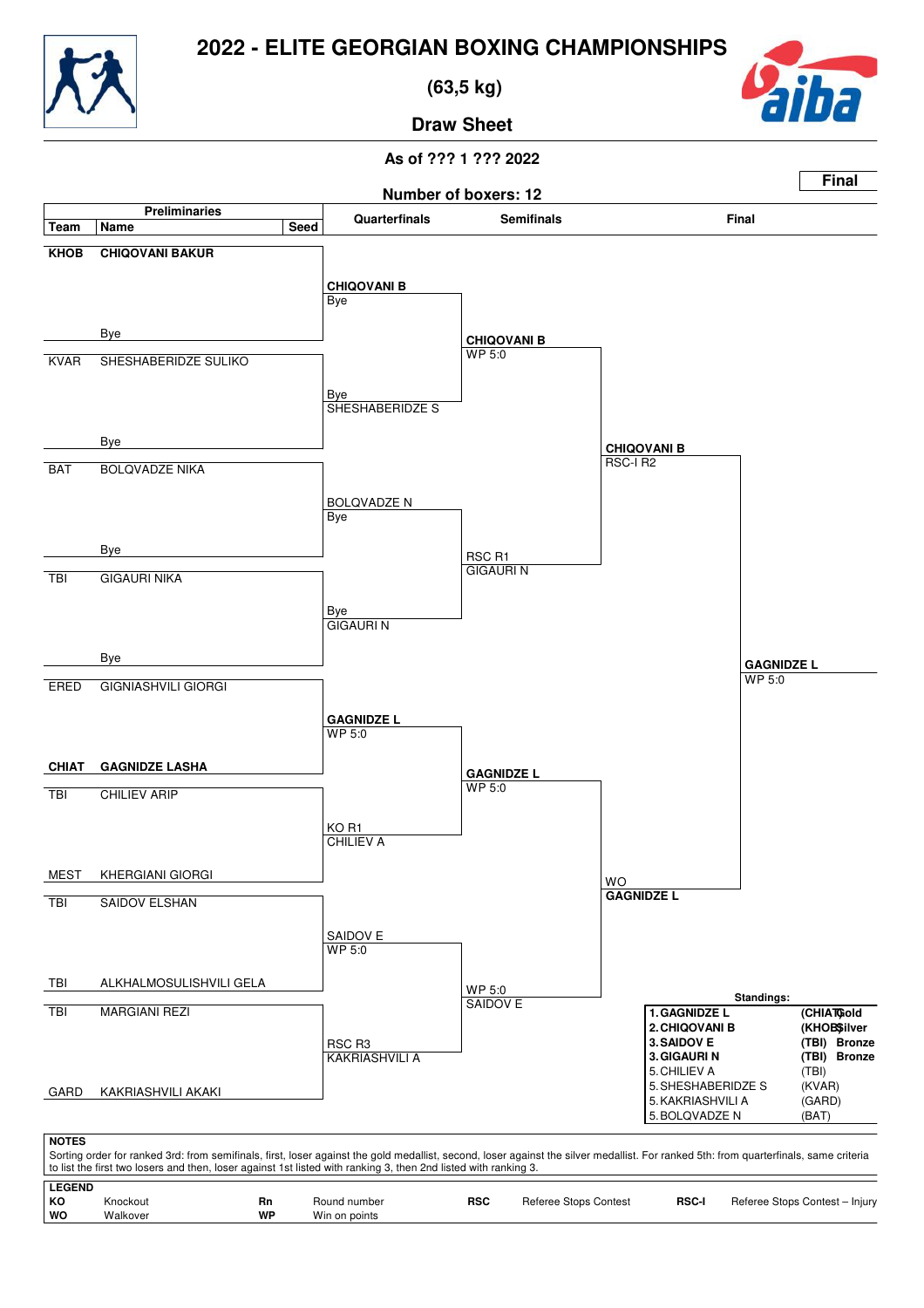

 **(67 kg)**



**Draw Sheet**

#### **As of ??? 1 ??? 2022**



**NOTES**

Sorting order for ranked 3rd: from semifinals, first, loser against the gold medallist, second, loser against the silver medallist. For ranked 5th: from quarterfinals, same criteria to list the first two losers and then, loser against 1st listed with ranking 3, then 2nd listed with ranking 3.

**LEGEND**

**Win on points**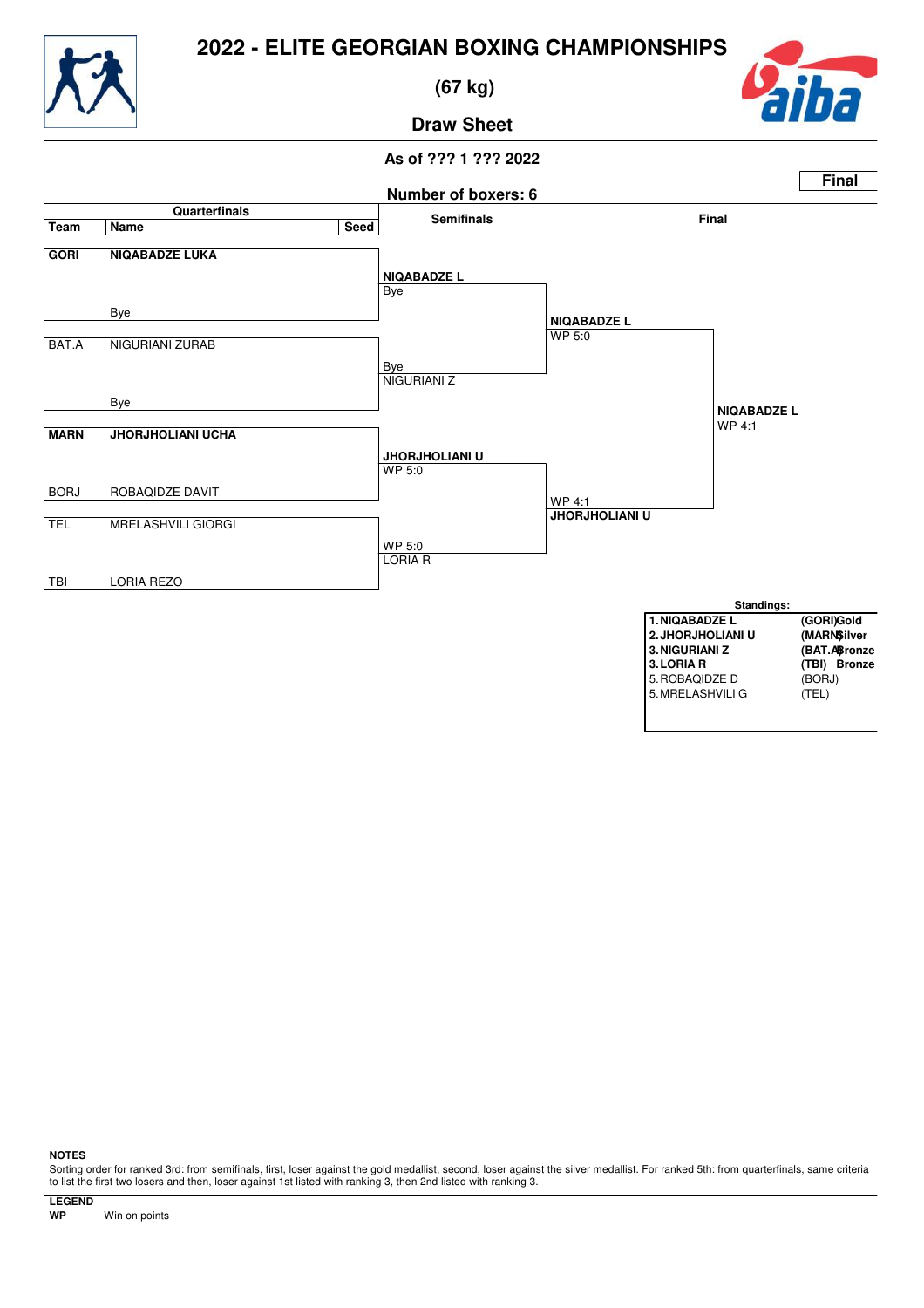

 **(71 kg)**



## **Draw Sheet**



| <b>NOTES</b>                                                                                                                                                                                                                                                                                             |
|----------------------------------------------------------------------------------------------------------------------------------------------------------------------------------------------------------------------------------------------------------------------------------------------------------|
| Sorting order for ranked 3rd: from semifinals, first, loser against the gold medallist, second, loser against the silver medallist. For ranked 5th: from quarterfinals, same criteria<br>to list the first two losers and then, loser against 1st listed with ranking 3, then 2nd listed with ranking 3. |
| <b>LEGEND</b>                                                                                                                                                                                                                                                                                            |

|  |  | <b>ABD</b> | ,,,,,,,,,,,, | - - -<br>DSC. | Jisc<br>ification<br>Шc | ╍<br>וח | number<br>ונוסר | <b>RSC</b> | oroc<br>нe<br>stops<br>ontac<br><b>UUTILES</b> |
|--|--|------------|--------------|---------------|-------------------------|---------|-----------------|------------|------------------------------------------------|
|--|--|------------|--------------|---------------|-------------------------|---------|-----------------|------------|------------------------------------------------|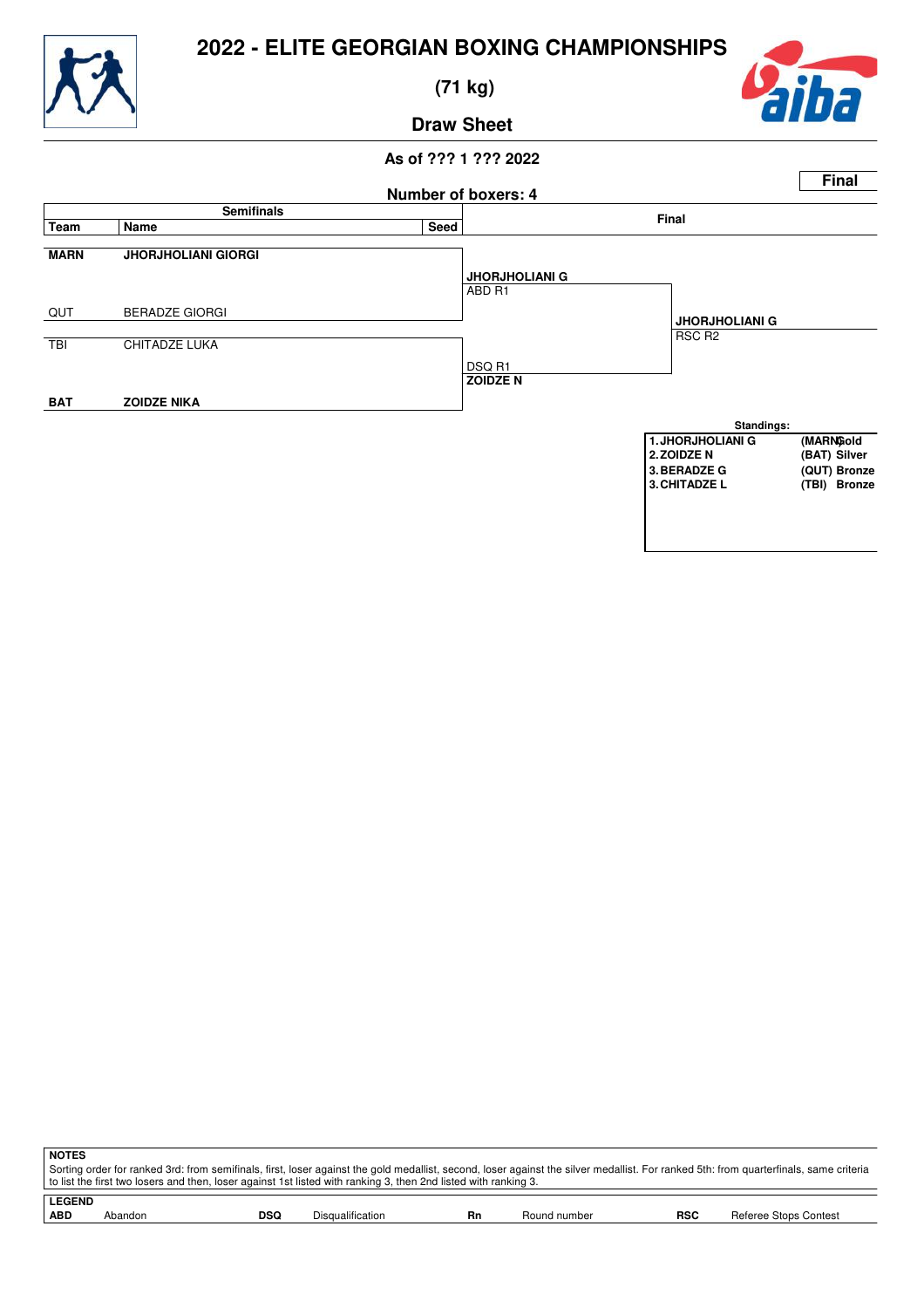

 **(75 kg)**



**Draw Sheet**

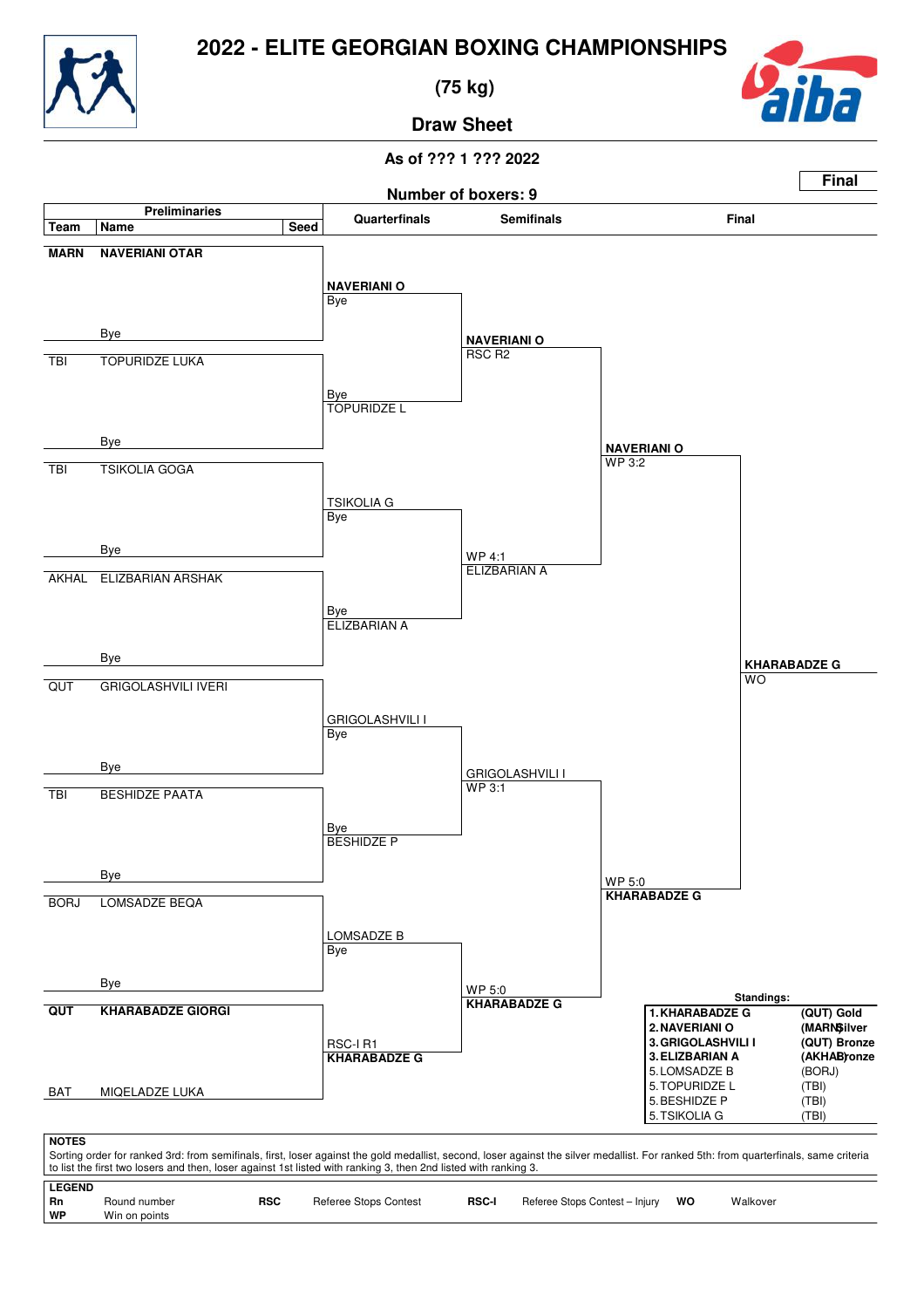

 **(80 kg)**



**Draw Sheet**



| <b>NOTES</b>  |                                                                                                                                                                                       |            |                       |              |                                |    |          |
|---------------|---------------------------------------------------------------------------------------------------------------------------------------------------------------------------------------|------------|-----------------------|--------------|--------------------------------|----|----------|
|               | Sorting order for ranked 3rd: from semifinals, first, loser against the gold medallist, second, loser against the silver medallist. For ranked 5th: from quarterfinals, same criteria |            |                       |              |                                |    |          |
|               | to list the first two losers and then, loser against 1st listed with ranking 3, then 2nd listed with ranking 3.                                                                       |            |                       |              |                                |    |          |
|               |                                                                                                                                                                                       |            |                       |              |                                |    |          |
| <b>LEGEND</b> |                                                                                                                                                                                       |            |                       |              |                                |    |          |
| Rn            | Round number                                                                                                                                                                          | <b>RSC</b> | Referee Stops Contest | <b>RSC-I</b> | Referee Stops Contest - Injury | wo | Walkover |
| WP            | Win on points                                                                                                                                                                         |            |                       |              |                                |    |          |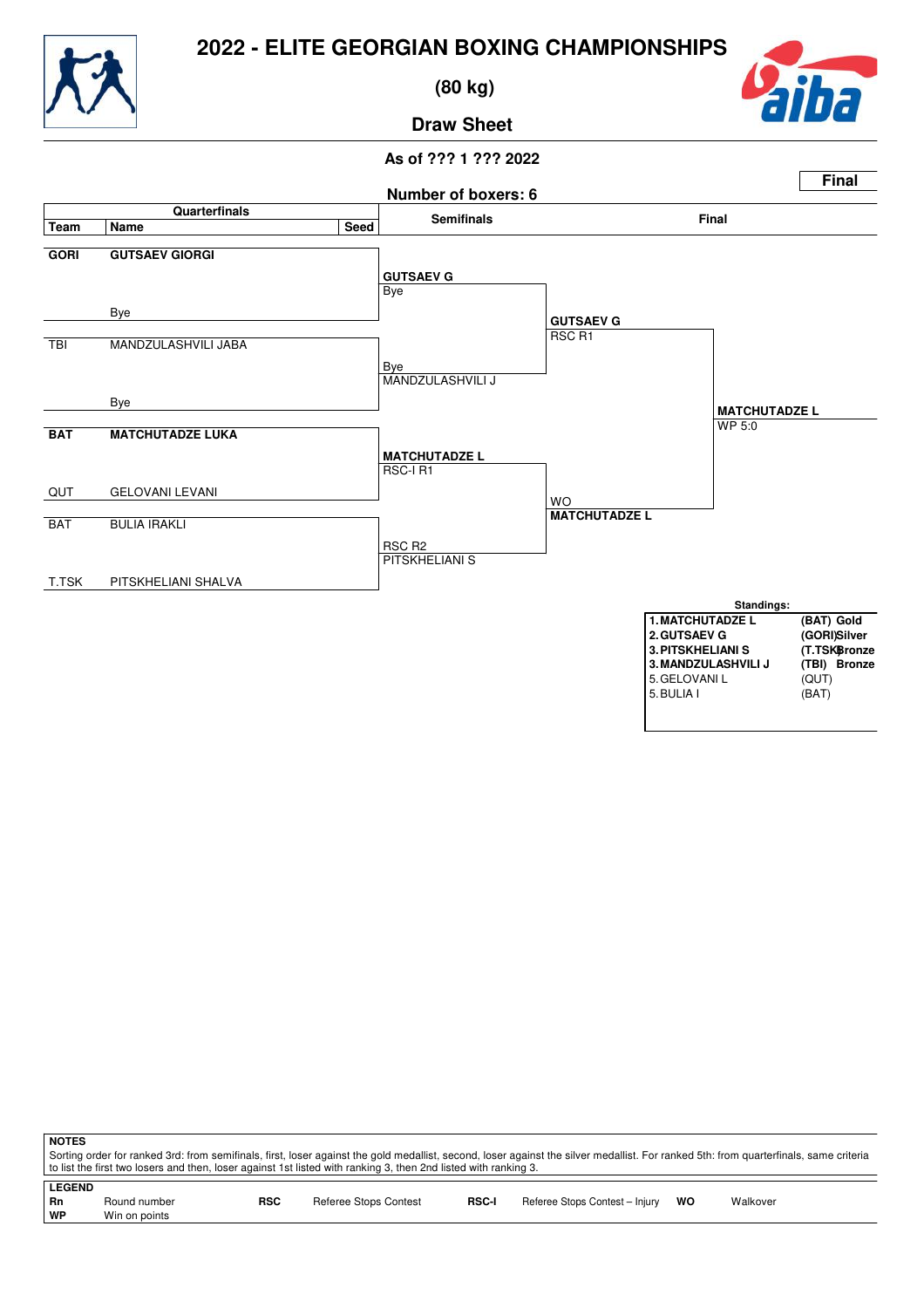

 **(86 kg)**



### **Draw Sheet**

#### **As of ??? 1 ??? 2022 Number of boxers: 3 Final Semifinals Final Team Name Seed AKHAL IORDANIAN ARTIOM** Bye Bye RUST KVIRIKADZE LUKA WP 3:2 **TBI KHABELASHVILI LUKA IORDANIAN A** WO **KHABELASHVILI L IORDANIAN A Standings:** 1.IORDANIAN A (AKHAG)old<br>2.KHABELASHVILI L (TBI) Silver **2.KHABELASHVILI L (TBI) Silver 3. KVIRIKADZE L**

**NOTES**

Sorting order for ranked 3rd: from semifinals, first, loser against the gold medallist, second, loser against the silver medallist. For ranked 5th: from quarterfinals, same criteria to list the first two losers and then, loser against 1st listed with ranking 3, then 2nd listed with ranking 3.

**LEGEND**

Walkover **WP** Win on points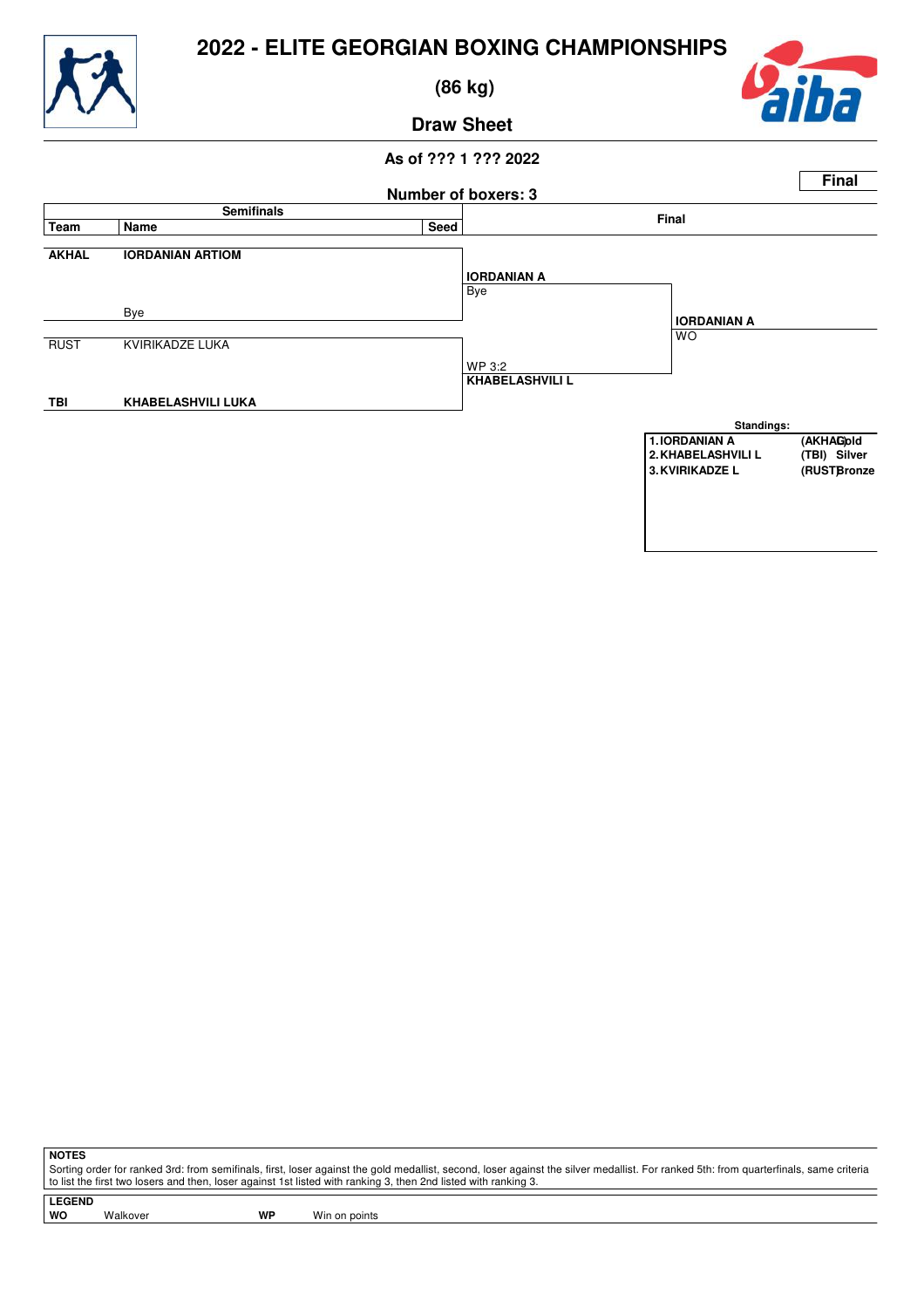

 **(92 kg)**



**Draw Sheet**



| .                                                                                                                                                                                     |
|---------------------------------------------------------------------------------------------------------------------------------------------------------------------------------------|
| Sorting order for ranked 3rd: from semifinals, first, loser against the gold medallist, second, loser against the silver medallist. For ranked 5th: from quarterfinals, same criteria |
| to list the first two losers and then, loser against 1st listed with ranking 3, then 2nd listed with ranking 3.                                                                       |
|                                                                                                                                                                                       |
|                                                                                                                                                                                       |

**NOTES**

**LEGEND** Abandon **Rn** Round number **WP** Win on points